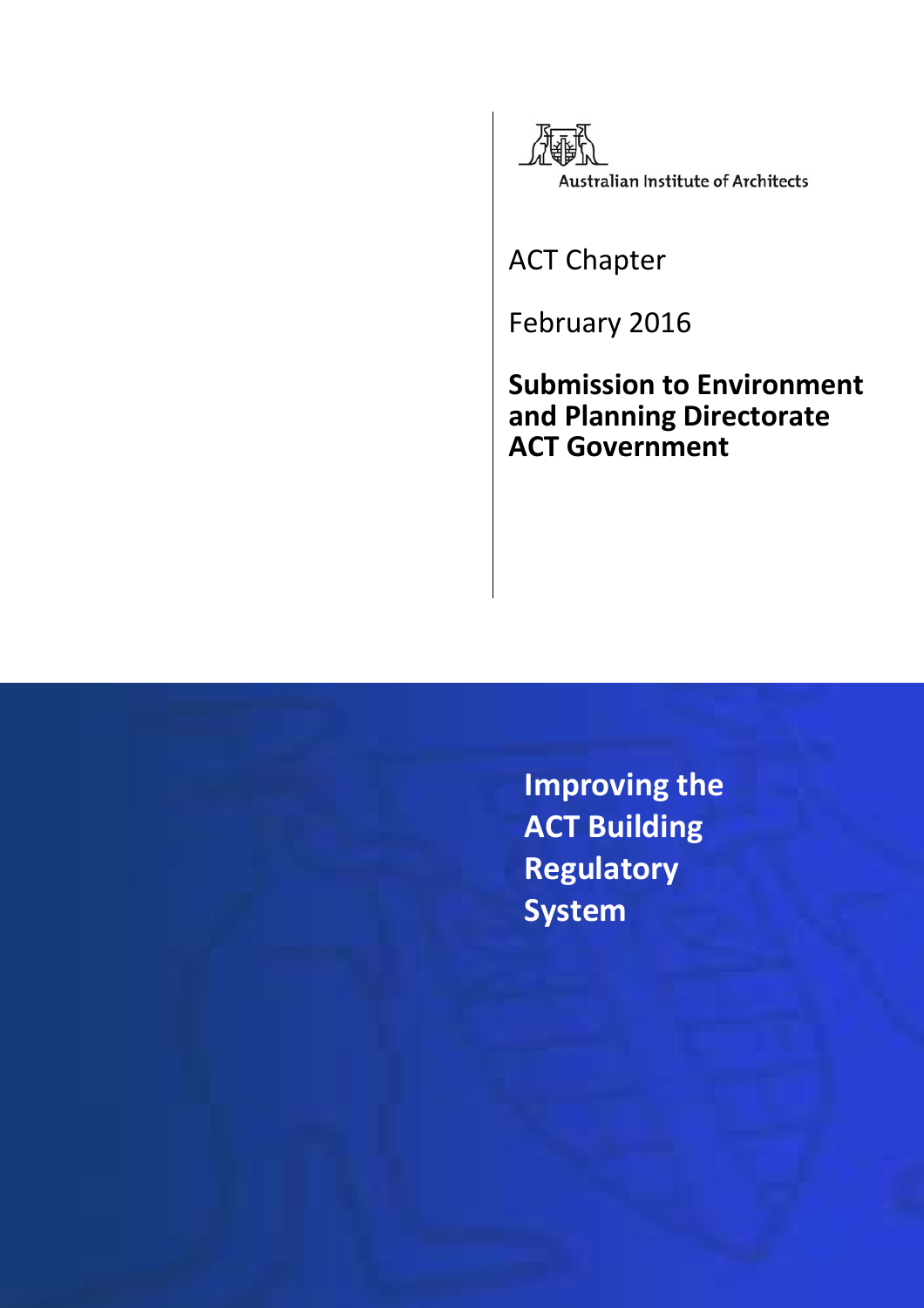#### **SUBMISSION BY**

Australian Institute of Architects ABN 72 000 023 012

ACT Chapter 2a Mugga Way, Red Hill ACT 2603 PO Box 3373 Manuka ACT 2603 Telephone: 02 61212010 Email: leanne.hardwicke@ architecture.com.au

#### **PURPOSE**

- This submission is made by the ACT Chapter of the Australian Institute of Architects (Institute) to the ACT Government, Environment and Planning Directorate to provide comments on options put forward in the *Improving the ACT Building Regulatory System* paper dated 15 November 2015.
- Comments have been prepared in consultation with ACT Chapter members.
- At the time of this submission, the ACT Chapter President of the Institute is Andrew Wilson.
- The ACT Chapter Manager is Leanne Hardwicke.

#### **INFORMATION**

Who is making this submission?

The Australian Institute of Architects (the Institute) is the peak body for the architectural profession in Australia. It is an independent, national member organisation with around 12,000 members across Australia and overseas.

The Institute works to improve our built environment by promoting quality, responsible, sustainable design.

The Institute exists to enhance the cultural, environmental and economic well-being of the community by:

- advancing contemporary practice and the professional capability of members, and
- advocating the value of architecture and architects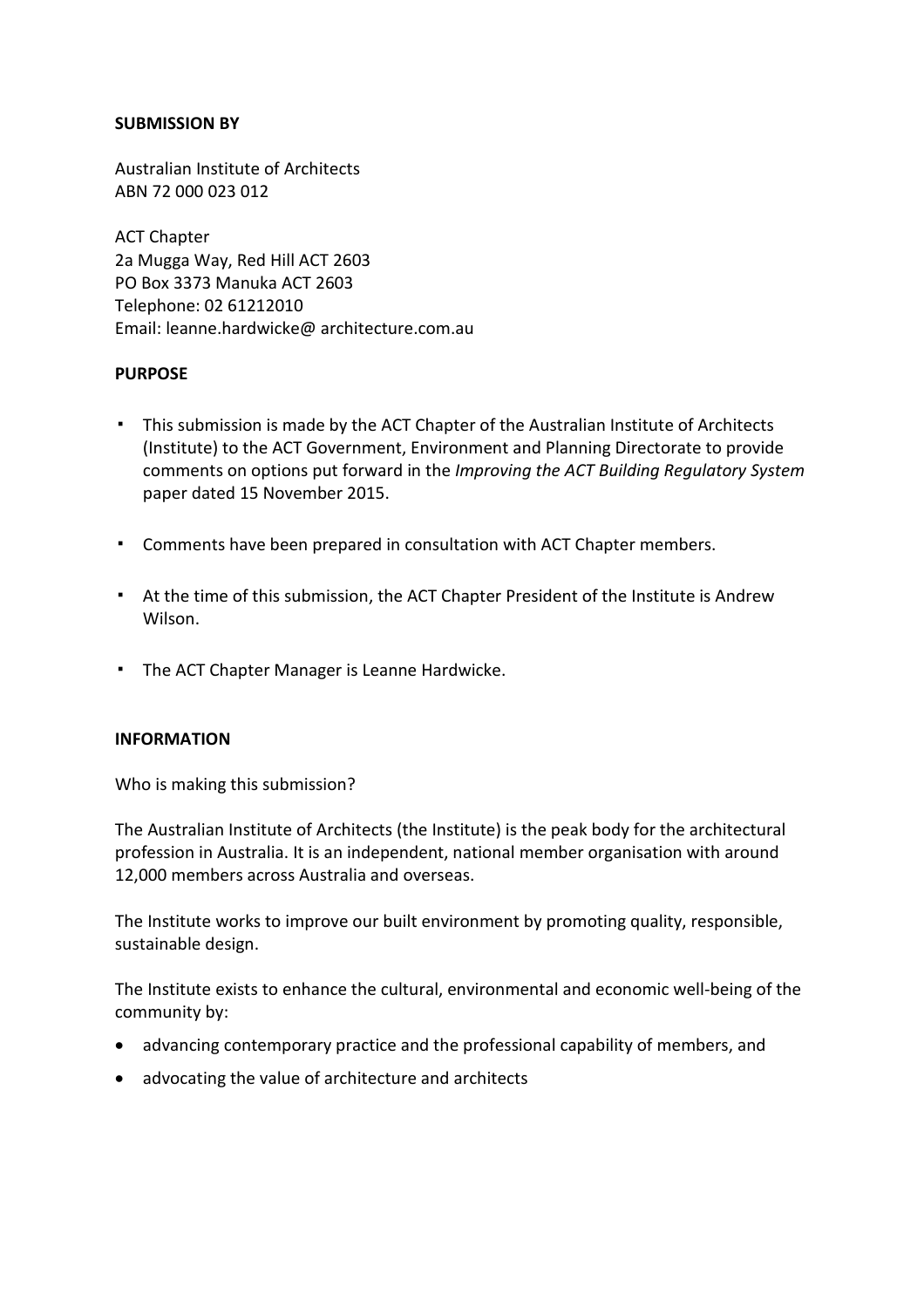# **1. INTRODUCTION**

The Institute welcomes the ACT Government's invitation to provide comment on the review of the building regulatory system.

While it is primarily the complex interactions between financial, procedural, regulatory and procurement practices within the ACT construction industry that impact upon construction quality, we believe that many of the proposals put forward in the discussion paper will result in an improvement of the quality of residential building work.

Better regulation is needed with regard to multi-unit residential buildings, mixed use buildings and speculative commercial buildings. The Institute believes that, only fully qualified and experienced professionals should be responsible for delivery of design services and project management for these types of buildings. Different classes of licence could be issued according to building class and size.

The 2010 review in to the quality of buildings clearly stated that the quality of work undertaken by construction professionals such as architects, directly affects the quality and standard of building. The Institute is of the view that the appointment of a suitably qualified design professional throughout the building process will significantly enhance the quality of the construction outcome.

We are also of the view that bringing other design professionals such as draftsmen, building designers, project managers and the like under a regulatory regime is essential to provide better outcomes for building owners. This is particularly important given the collapse of the national occupational licensing system proposal. We also advocate for the introduction of compulsory CPD for all building professionals, and that this must be a condition of ongoing licensing or registration.

In terms of the issues raised in the paper, we recommend:

- 1. Setting of minimum requirements and documentation standards for construction documentation in consultation with industry.
- 2. Publishing guidelines for documentation and detailing to inform industry and regulators.
- 3. Minimum construction documentation should be provided by a licensed professional.
- 4. If a design review process is implemented, it should be internal to the regulatory authority and undertaken by professionals, qualified in the discipline that is under review. The process should include the Government Architect.
- 5. The introduction of additional construction inspection stages including waterproofing of balconies and podiums (in addition to wet areas); roof construction; and retaining walls.
- 6. The introduction of designated inspectors to independently monitor construction of highrisk work, such as apartment buildings, with the aim of educating builders and developers about their obligations under the building regulatory system.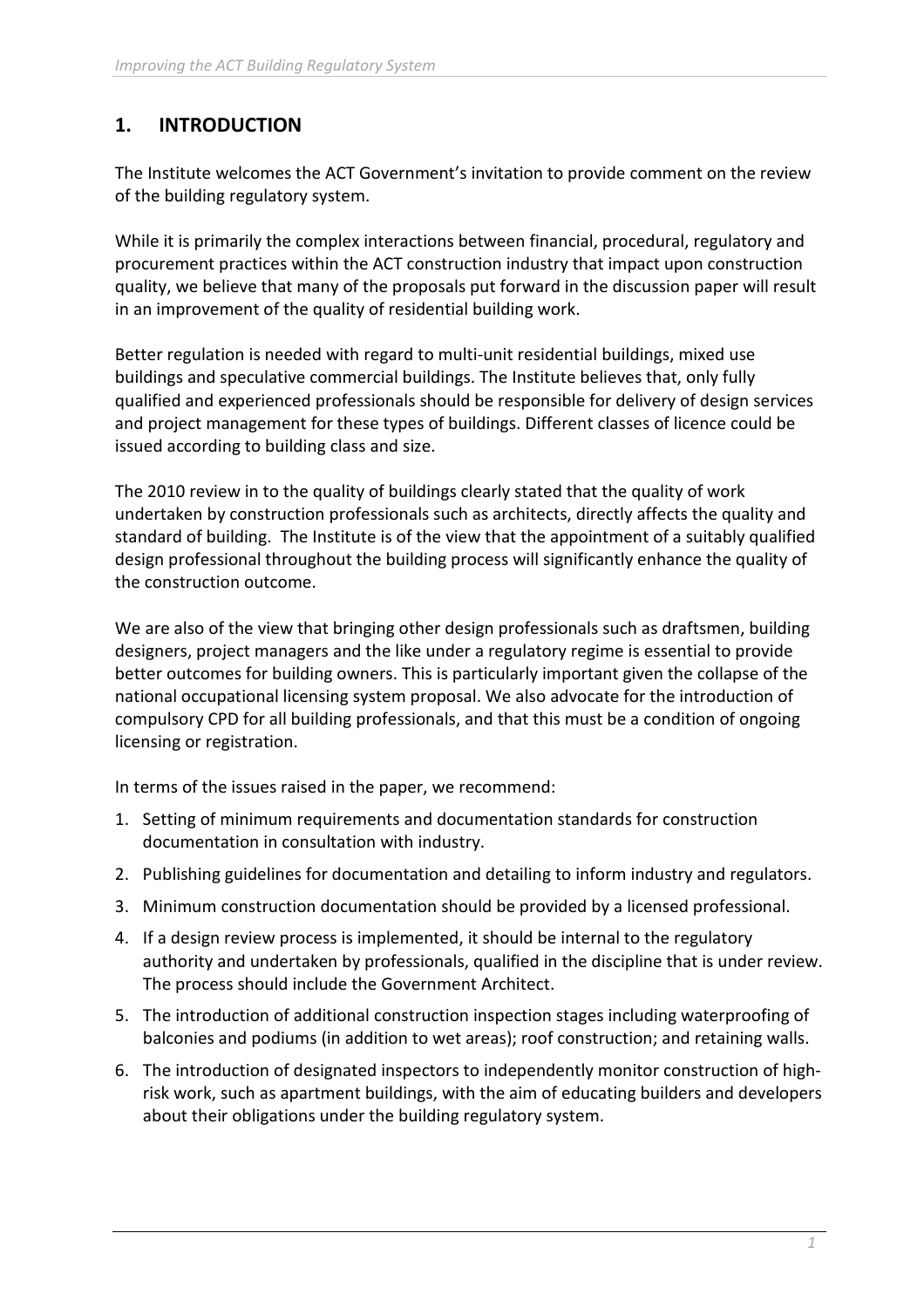- 7. The implementation of a mechanism where recurring problems or findings of certifiers and inspectors are conveyed to industry. The Institute would recommend that training or information sessions be held for industry to highlight problems and best practice methods on a regular basis.
- 8. Only fully qualified and experienced professionals be responsible for delivery of design services, documentation and project management for multi-unit residential buildings, mixed use buildings and speculative commercial buildings. Different classes of licence could be issued according to building class and size and education and experience.
- 9. Introducing regulation of building professionals, whether designers, draftspersons, certifiers, or quantity surveyors to provide the community protection. Regulation is particularly important for project managers as they play a major role in the design and building process.
- 10. Introducing a mandatory requirement for indemnity insurance to an appropriate level for all building professionals to protect the public.
- 11. Completing the objects of the ACT Architects Act 2004.
- 12. Government recognising the benefits of full architectural services and continuity of this service from briefing - design - contract documentation to superintendence, or at minimum, advice during construction.

The following provides detailed comment on the issues raised in the paper.

# **2. DESIGN AND DOCUMENTATION**

The paper clearly recognises the need for better drawings and specifications, and the need to have more attention to at the design stage to reduce defects and improve quality.

Design and documentation requirements to deliver a successful project on site are vastly different from project to project, builder to builder and client to client. While it is possible to deliver infinite detailing and specification, industry has not been willing to fund the additional costs associated with this.

It is a commonly held misconception that drawings for Building Approval (BA) are sufficiently detailed to inform construction. The level of documentation for BA is somewhat lower than what an architect would expect a project to need for construction. BA documents are not generally sufficiently detailed to resolve the complex junctions and interactions between parts of even the simplest building which may leak, fail fire separation requirements, and/or look unsightly.

Architects routinely separate the documentation tasks into two parts

- 1. BA documentation
- 2. Construction Documentation

The majority of construction details are prepared in the latter phase. Wall junctions, firerating details, waterproofing details, box-gutters, balcony details, thresholds, flashings, etc. form part of this work.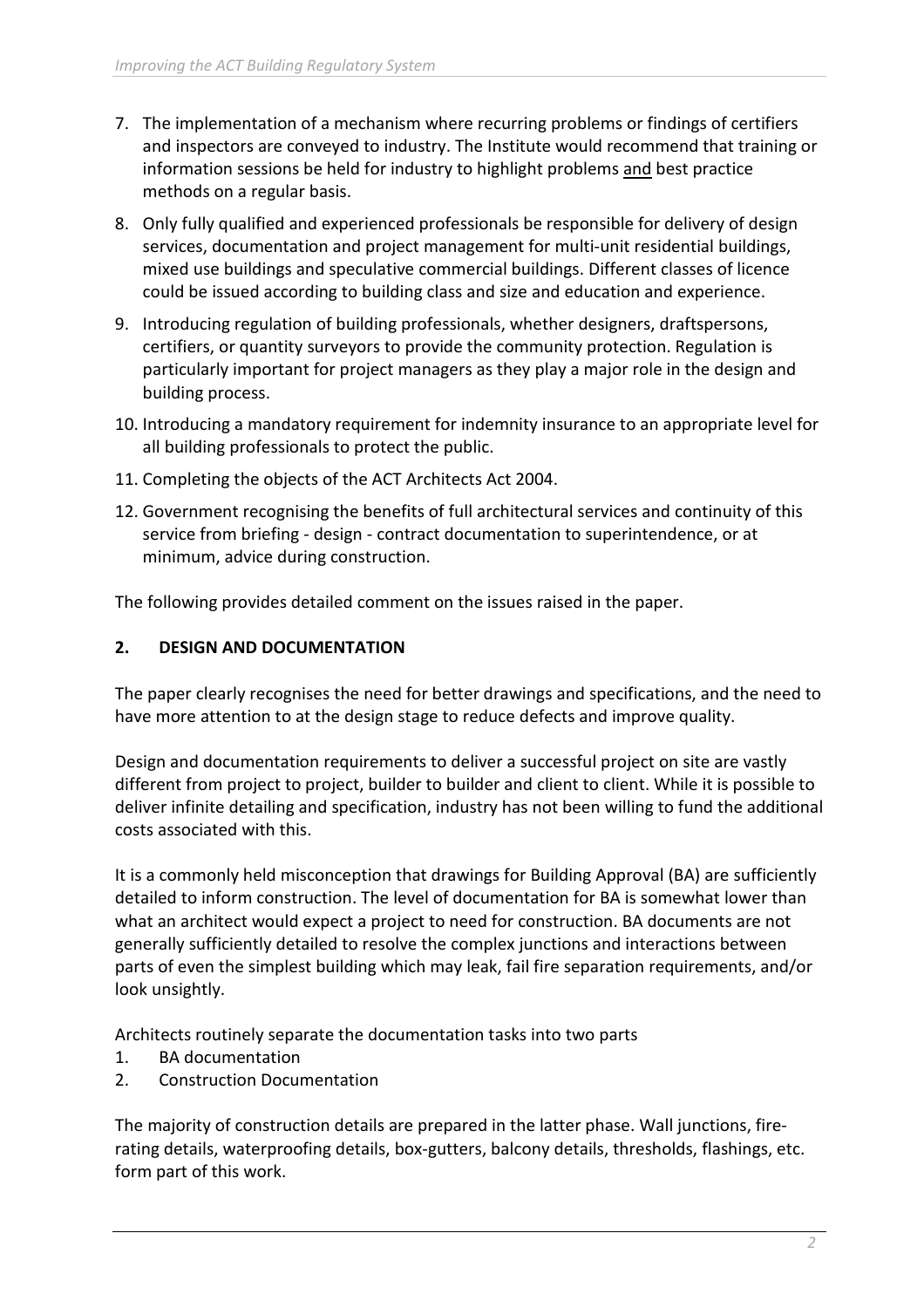Unless qualified design professionals are engaged for this phase of work (especially on multiunit residential buildings) this construction information is missing from the process. Without these construction detail drawings, including specifications, the quality will depend on the builder, project manager and site trades creating solutions to building complexity as they work through problems on site. Quality, or lack of it, then depends on their ability or inability to do so.

The proposal to provide guidance and education materials to better outline expectations for documentation is supported, but the Institute does not believe that this goes far enough. The Institute supports the setting of minimum requirements and documentation standards for construction documentation in consultation with industry.

The level of BA documentation does not impact building quality, whereas construction documentation does. To improve outcomes, there needs to be a focus on construction documentation, which is currently not regulated.

When it comes to documentation for assessment, the tick box mentality for what is sufficient documentation is completely inadequate as requirements differ from project to project. The more complex the requirements, the harder it is to assess, taking greater time and resources. The occurrence of failure will also dramatically increase with disagreement between designer and assessor as to what is necessary to interpret a design for approval.

There is also the problem of standards and regulations changing so fast that the industry cannot keep up with them. As well, current standards for documentation are outdated and irrelevant to current techniques and practices. For instance, AS1100 still requires coloured drawings.

Guidelines for documentation and detailing would be welcomed for clarification to standardise the industry and regulators.

The paper proposes a design review process to provide independent review of plans for apartment buildings prior to submission of a BA. The focus on the benefits of good design is applauded. Good design achieves positive outcomes to meet a range of often complex needs. It results in fit for purpose, responsive, durable, accessible, and sustainable outcomes, such as saving energy, limiting emissions, recycling water, and reducing operation and maintenance costs. The costs of poor design relates to the built fabric itself in terms of both initial capital and whole-of-life costs.

However, the Institute is concerned about the cost to the client, contractor and designer with the inclusion of a fourth party to the process. The astute client will have prepared a thorough brief for the design professional. Questions and issues should ideally be worked out through the design process.

We suggest that the proposed independent peer review process or a design review panel will add no value above the current process and will increase costs and red tape. For instance,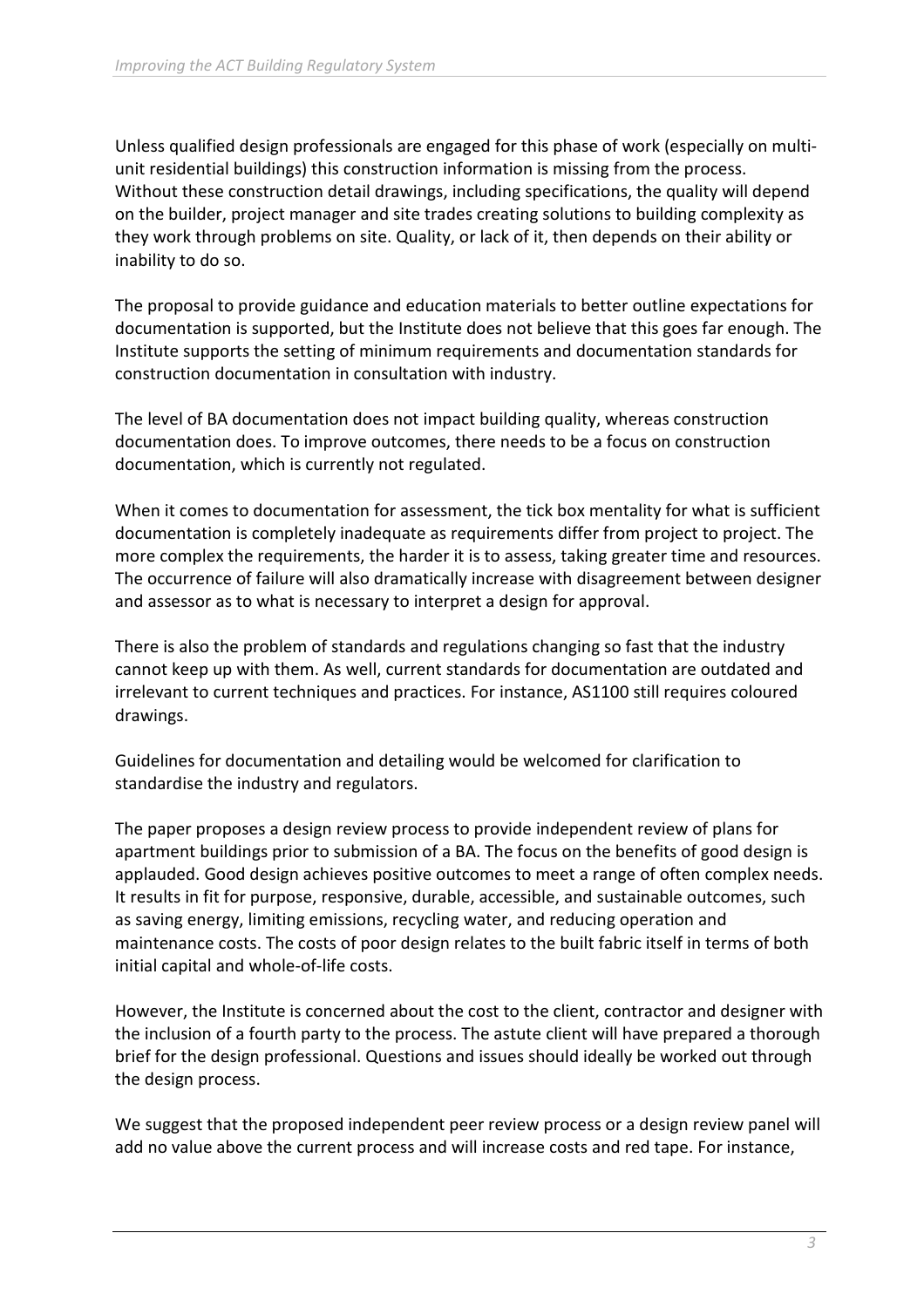costly re-work of documentation is a likely outcome based on differing interpretations of regulations, standards, and views on the quality of the design.

The interpretation of what is appropriate for a project and the correct technique to be used is subjective. For the builder, designer and assessor, it is their personal preference and experience that will determine the correct procedure in any given situation. As well, another level of approval introduces delays, costs and more red tape into the process.

We are concerned that the fourth party will have no contractual liability, and would need to be thoroughly imbued in the brief, which is problematic, given that they have not been involved in the whole process. Standards for people providing a review would have to be established with a level of competence greater than the expert team already providing design advice. The reviewer/s would also require an appropriate level of insurance.

If a design review process was to be implemented, it should be internal to the regulatory authority and undertaken by professionals, qualified in the discipline that is under review. There is a role for the ACT Government Architect, and an augmented Government Architect Office to support the Government Architect in this process, particularly to ensure impartiality and consistency of approach.

# **3. SUPERVISION AND INSPECTION OF BUILDING WORK**

Additional construction inspection stages are supported. In addition to the completion of passive fire protection, acoustic measures, pre-and-post insulation, weatherproofing and waterproofing of wet areas, we recommend additional inspections be required for waterproofing of balconies and podiums (in addition to wet areas); roof construction; and retaining walls.

Supervision of trades is an issue that has not been addressed to date. To ensure quality outcomes, builders must provide adequate documentation to tradespeople. However, it has been mentioned by Institute members that when documentation is provided, it is not understood as an essential part of the contract. Quality outcomes rely on general conditions of contract, drawings, specifications and schedules being part of the contract. When documentation is not referred to by builders, project managers and all tradesmen, plans are not adhered to, which potentially reduces quality and confuses the attribution of responsibility for the outcome.

The Institute supports the concept of designated inspectors to independently monitor construction of high-risk work, such as apartment buildings, with the aim of educating builders and developers about their obligations under the building regulatory system. These inspectors must be qualified in the discipline under review and carry adequate professional indemnity insurance.

It is important to ensure that inspectors are not only trained to identify technical issues, but they must also be able to inspect for quality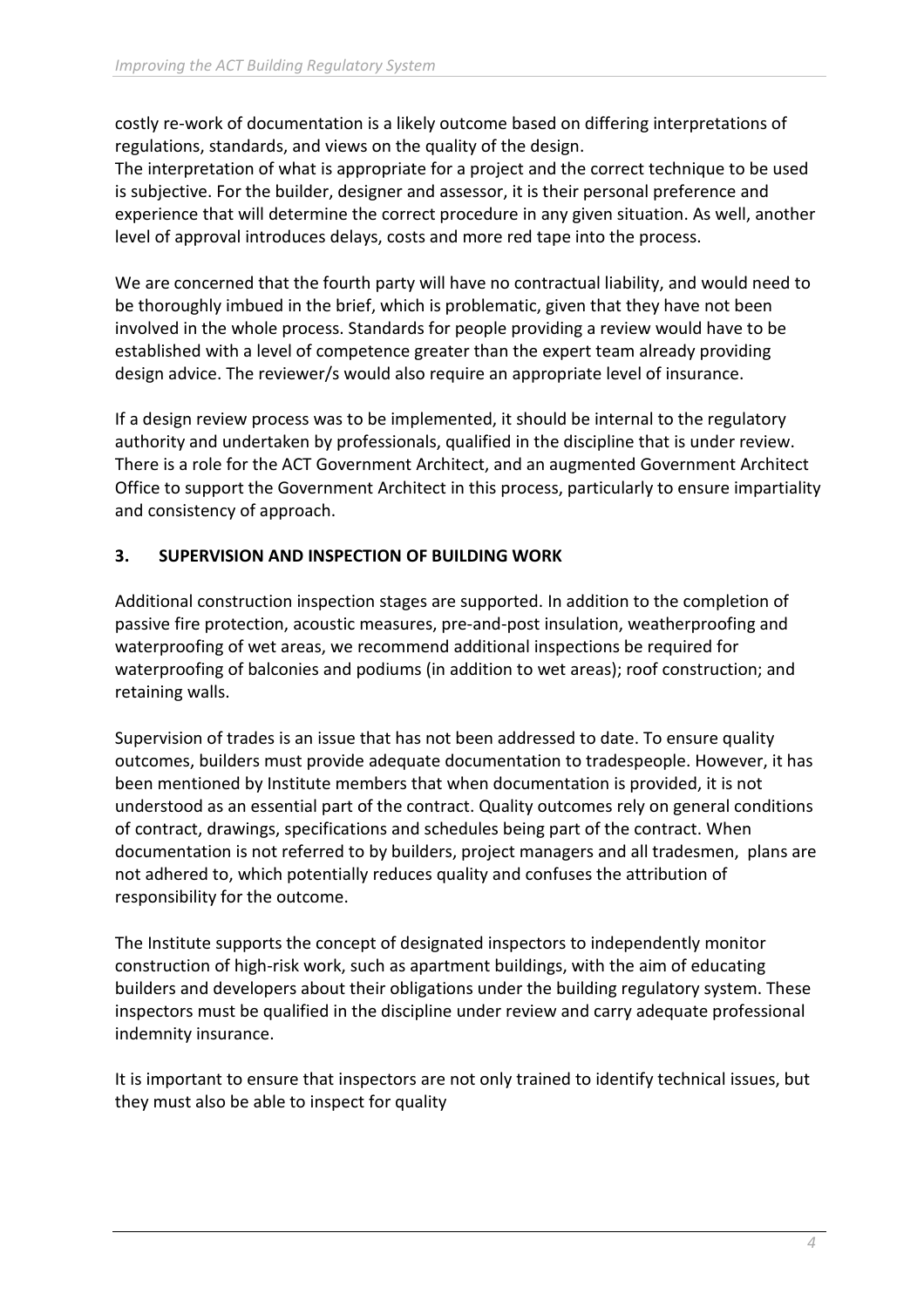#### **4. BUILDERS AND BUILDING SURVEYORS LICENSING**

The Institute supports the proposals for revising mandatory qualifications required to obtain a builders licence.

Better regulation is needed with regard to multi-unit residential buildings, mixed use buildings and speculative commercial buildings. The Institute believes that, only fully qualified and experienced professionals should be responsible for delivery of design services and project management for these types of buildings. Different classes of licence could be issued according to building class and size.

These classifications must be partnered with training requirements and supervised experience to be eligible to obtain a licence for more complicated building types and size. There is a need to upskill the whole industry

Training and information sharing is an area that needs to be addressed that would greatly enhance quality outcomes. There should be a mechanism where recurring problems or findings of certifiers and inspectors are relayed to industry.

The Institute would recommend that training or information sessions be held for industry to highlight problems and best practice methods on a regular basis. Certifiers, inspectors and the ACT Environment and Planning Directorate (ACT EPD) could identify issues for each session. A review panel could come up with solutions from design through to certification so the outcomes would be relevant and beneficial for the whole industry. Continuing professional development (cpd) must be linked to licensing, and ACT EPD should mandate cpd sessions for areas of greatest concern

Mandated standards for education or experience for building designers, drafters, project managers and the like in the ACT is an aspect that has been omitted from the paper. Licensing or regulation of other design professionals to have an appropriate level of knowledge and experience related to the scale of projects being delivered is considered fundamental to have – a level playing field - a balanced, fair and equitable regulatory system.

For instance, building designers are generally educated through accredited TAFE building courses and/or other construction based pathways of 2-3 years duration. The skills gained in these courses are heavily focused on smaller size building, and standard construction techniques. Typically, building designers find career paths in the largest part of the construction industry, supporting the construction of individual houses and townhouse style medium density developments. Increasingly, however, some developers are approaching building designers to undertake the design and /or documentation of larger multi-unit residential developments.

While this split of service delivery is set by the market, there is no level of consumer protection applied to the services provided by those building professionals who are engaged for projects that may be outside their level of expertise. There are also no ethical/behavioural rules, via a code of conduct or similar long held measure, which apply to building and design professionals other than architects.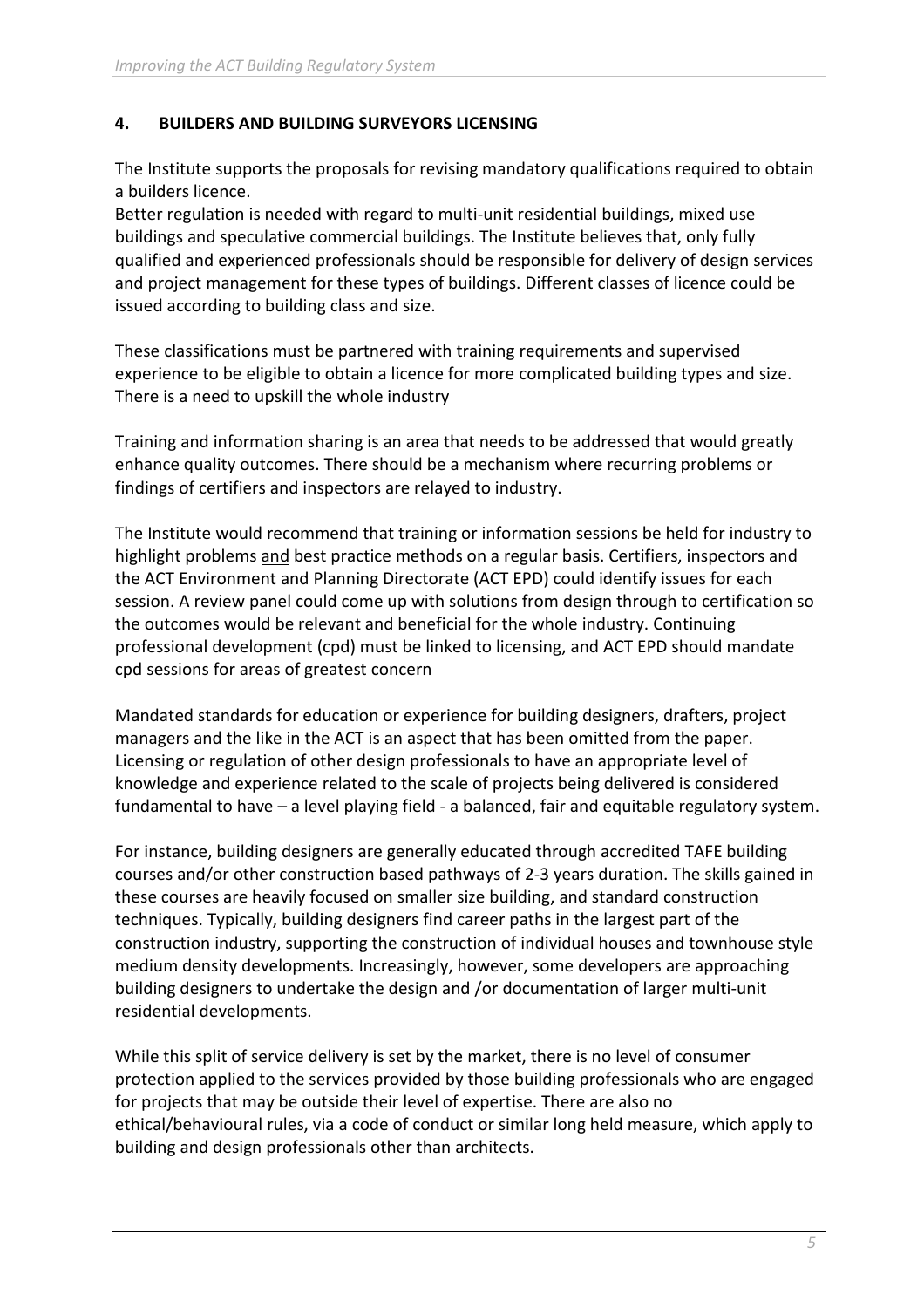The Institute believes that regulation of building professionals, whether designers, draftspersons, certifiers, or quantity surveyors is essential to provide the community protection. Regulation is particularly important for project managers as they play a major role in the process.

Regulation would provide that these professionals are educated to accredited standards, hold professional indemnity insurance, abide by a code of conduct, and undertake continuing professional development, thereby increasing quality outcomes and better mechanisms for consumer protection.

An issue that has not been addressed but should be considered in the review is the role of people offering building inspection services. These services can be offered by unqualified and ill-informed persons, to the detriment of the consumer, who may be given advice about "defects "that is incorrect.

One further aspect with regard to regulation needs to be considered and that is completing the objects of the ACT Architects Act 2004. The primary reason for the enactment of Architects Acts across Australia was the need to distinguish architects from non-architects for the benefit of potential consumers.

The ACT government has accepted the need to continue to regulate architects, which means that the Territory remains consistent with all other States and the Northern Territory.

This provides a benefit to Act consumers, as consumers have the right to know that they are getting the expertise that they have expected and/or paid for. Consumers need to be able to differentiate between the levels of skill on offer in the market, and to know that an architect is – a person with an accredited tertiary qualification to the equivalent of a Masters degree, has at least 3000 hours of supervised experience, and is examined for competence.

The Act also provides benefits for the ACT architectural profession, and the building and construction industry by enabling services to be offered interstate and overseas where there are mutual recognition arrangements in place.

Depending upon the state or territory in which an architect is registered, there are obligations relating to the holding of professional indemnity insurance, adherence to a Code of Conduct and undertaking continuing professional development. The Institute believes that each of these is a necessary aspect of a model professional regulation Act.

Currently in the ACT, the *Architects Act (2004)* has not been quite implemented in that it does not mandate these requirements. Instead:

- While an existing regulation under the Act may be used to adopt a code of conduct, the Act does not refer to a code that must be adhered to upon registration
- It requires architects to divulge to clients the level of professional indemnity insurance held (but does not prohibit that insurance being 'none', or for an inadequate amount)
- It does not mandate compulsory continuing professional development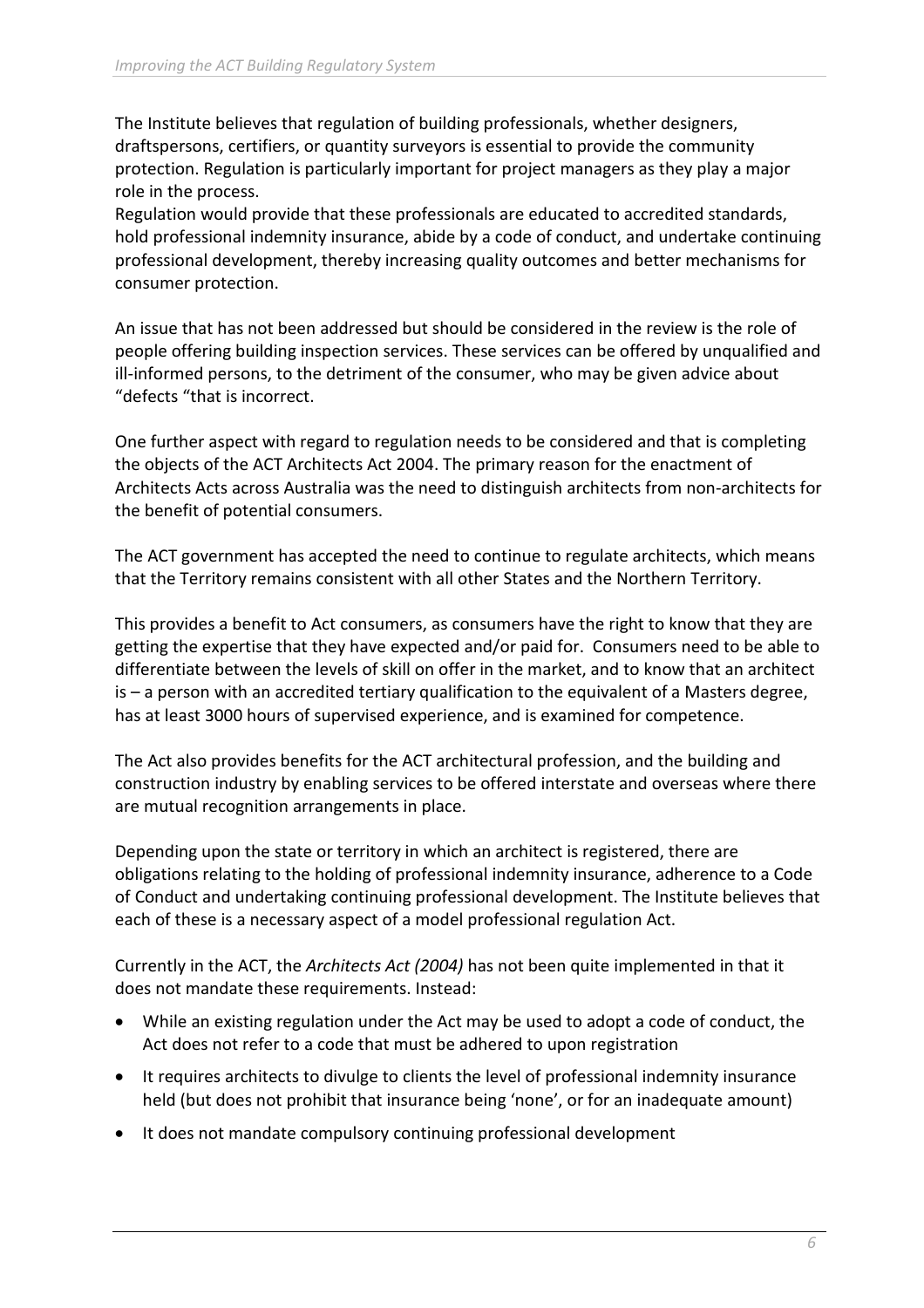Many architects registered in the ACT are also registered in NSW and are thereby regulated by our neighbour state's pre-requisites for registration. The *NSW Architects Act (2003*) does mandate all of the above requirements. The Institute believes that adoption of the requirements currently stipulated by the NSW Act into the ACT Act would:

- Enhance the protection of consumers in the ACT
- Be a relatively simple and cost-effective way of doing so (as existing legislative structures will require only minor modification)
- Bring consistency with the ACT's larger neighbour

Australia is in a minority among comparable countries on not having any general legal reservation of architectural function (although Australia does reserve architectural title).

| Country    | <b>Reservation of Architectural</b>                                   | <b>Scope</b>                                                                                                                                                                                                                       |
|------------|-----------------------------------------------------------------------|------------------------------------------------------------------------------------------------------------------------------------------------------------------------------------------------------------------------------------|
|            | <b>Function</b>                                                       | Refer attachment for full details                                                                                                                                                                                                  |
| <b>USA</b> | Reservation of architectural<br>function provided for at state level. | Architects required for all buildings except:<br>Single residential, timber frame, max. 2<br>storey + basement<br>Multi residential up to 4 units, timber<br>frame, max. 2 storey + basement<br>Garages and agricultural buildings |
| Canada     | Reservation of architectural<br>function provided for at state level. | Architects required for all buildings except:<br>Multi residential up to 4 units<br>Commercial less than 470m <sup>2</sup>                                                                                                         |
| Japan      | Reservation of architectural<br>function.                             | Architects required for all buildings greater<br>than 13m high or 300 $m2$ .                                                                                                                                                       |
| Italy      | Reservation of architectural<br>function.                             | Architects required for all designated<br>buildings of heritage value (most<br>buildings), concrete or metal structures,<br>and buildings in earthquake zones.                                                                     |
| France     | Reservation of architectural<br>function.                             | Architects required for all buildings greater<br>than $170m^2$ .                                                                                                                                                                   |
| Spain      | Reservation of architectural<br>function.                             | Architects required for all buildings except<br>'simple' single storey.                                                                                                                                                            |

Further detail is provided in attachment 1.

# **5. CONTRACTS FOR RESIDENTIAL BUILDINGS AND BUILDING WORK**

The Institute supports the following proposals:

- Clear definition of 'stages of work' and required deliverables within contracts to avoid dispute
- Removing the ability for a builder to appoint the certifier in building contracts
- Extending building warranties to include residential buildings of all sizes (currently limited to 3 storeys) and to include basement carparks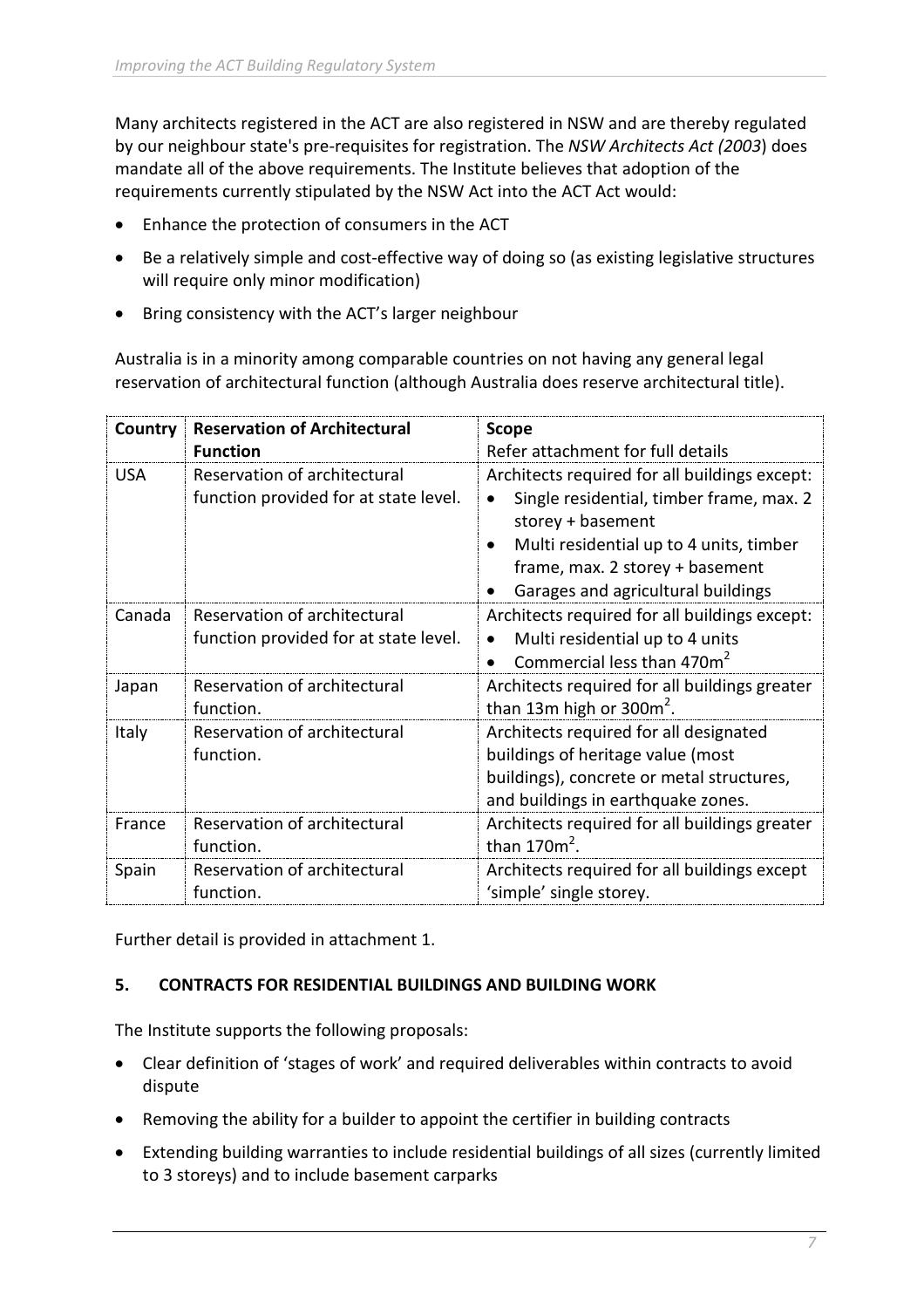• Ongoing accountability for builders and developers who attempt to avoid liabilities arising from apartment building construction

## **6. PROJECT FUNDING, PAYMENT CLAIMS AND RETENTIONS**

No comment

## **7. ALTERNATIVE DISPUTE RESOLUTION**

No comment

### **8. BENEFITS OF FULL ARCHITECTURAL SERVICES TO BUILDING QUALITY AND MINIMUM REQUIREMENTS FOR CONSTRUCTION DOCUMENTATION**

There is truth in the saying "prior preparation and planning prevents poor performance." Architects tasks are to provide the development and building industry drawings, schedules and specifications - 'the documents' - that are the necessary prior preparation and planning that prevents poor performance.

At issue in the building industry are:

- Architects are not always engaged to prepare documents for all stages of the design and documentation process and this lack of continuity is, in the Institute's opinion, one of the key contributors to building quality issues.
- Increasingly, since the advent of project management, the 'documenting architect' has not had a role in supervision, or even a quality inspection role during construction.
- Misinformation in the community and building industry that documentation issued 'for BA' is all that is required of the design and documenting architect or that the level of construction documentation can be reduced to decrease cost without impact on building quality. 'For BA' documents are insufficient for construction, in that they lack sufficient detail, the institute advocates for minimum construction documentation provided by a licensed professional

An architect's services in documentation 'for construction', describes the 'known knowns' (for example walls, windows and doors), yet there will be 'known unknowns', like latent conditions such as in-ground rock, water, and the like for which the builder will be due additional cost. There are also 'unknown unknowns' that will arise due to many factors. For example, a changed method and sequence of construction by the builder may require alternative detailed design to respond to that method or sequence. Each of the three conditions requires ongoing architect and builder communication, clarification or, in the last example, re-documentation at additional design services costs.

The Institute advocates the benefits of full architectural services from briefing - design contract documentation to superintendence, or at least advice during construction, and advocates the benefits to building quality because we know that an architect's documents used in a contract with the continuous engagement of the design and documenting architect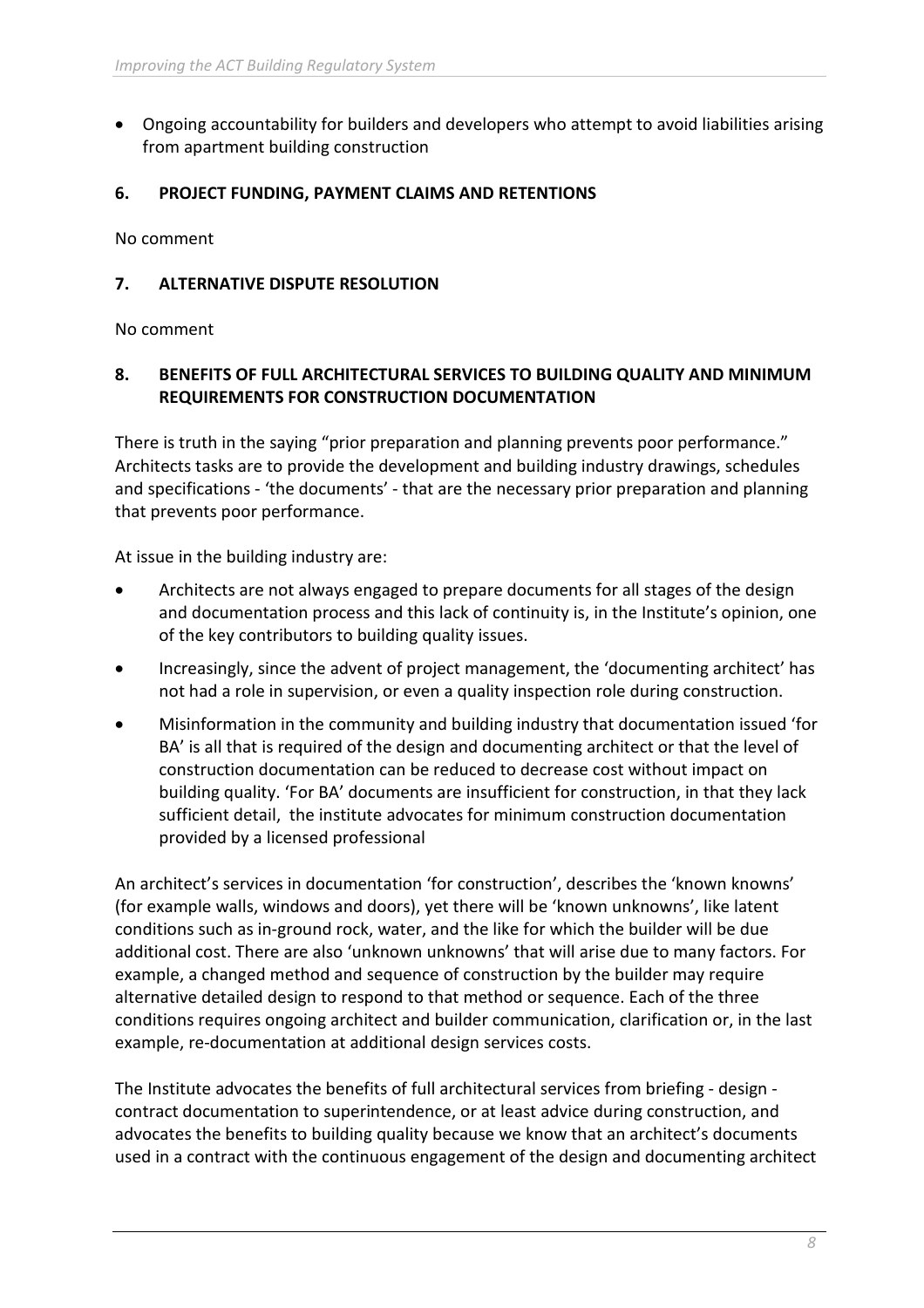throughout design and construction provides the best value for money in the long run and the best formula for a quality outcome for all.

However, some building owners/developers will still take the cheapest architects fee if the price disparity is significant, breaking continuity, rather than engaging a competent and recognised practitioner and valuing this continuity. This disparity in fees is exacerbated by the much reduced overhead costs that some project professionals/para professionals have because they are not required to undertake continuing professional development (CPD) to retain registration or to have and maintain professional indemnity insurance. Many project professionals/para professionals are not tertiary qualified in the discipline that is undertaken by them.

Where there is discontinuity of service, there is a higher risk of poor quality outcomes. While continuity of service cannot be mandated, some mechanism needs to be in place that highlights that this is a point of risk in the process, so that these risks can be managed appropriately.

A study needs to be undertaken to provide information about the source of the problem. Of the buildings bought to the attention of the ACT Government as having building quality issues, it would be of benefit to find out how many have continuity of service by the one Architect and how many have construction documentation services delivered by a different Architect or para professionals. The outcome would enable remedial action to be taken to address the problem.

The preparation of architectural Construction Documentation represents one of the major core competencies of architects. The work requires knowledge of principles, conventions, standards, applications, and restrictions pertaining to the manufacture and use of construction materials, components, and assemblies. In the documentation process, the architect must be able to make technically concise descriptions and execute drawings and other documentation for the proposed design. Construction drawings are normally prepared based on the drawings produced in design/design development, obviously this is much easier and likely to produce a higher quality outcome if you were involved in the design and design development process and have ownership in the outcome.

This knowledge and sets of skill is developed by Architects during their education and work experience and assessed during their registration process. These skills include the following:

• *Construction Detailing:*

This is perhaps one of the most crucial skills used in construction documentation. This is because the nature and quality of architectural detailing contributes to how the building is built, what it will look like, what it will cost, how long it may take to build and contribute ultimately to the quality of the building. For these reasons, staff involved in the documentation process should have a thorough understanding of the methods and techniques used in building construction. This includes knowing how various materials are connected or attached and how they interact when brought together. An understanding of how air, water, and other elements interact with buildings is also crucial to quality construction documentation.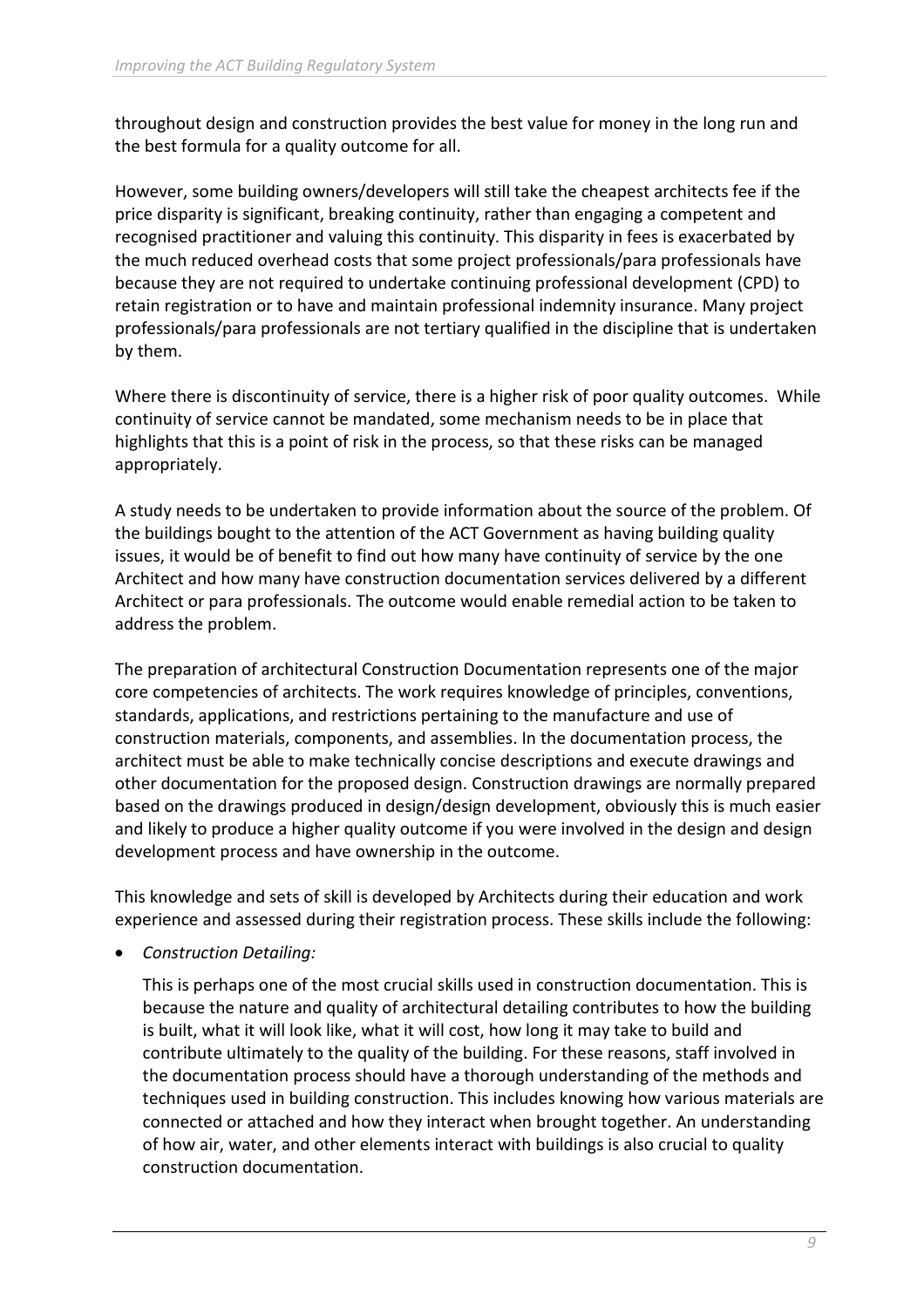• *Delineation of Drawing Elements*:

This means that documentation staff should have an understanding of how drawn objects, and relationships between drawing elements individually and collectively contribute to how clearly the overall drawing reads.

• *Architectural Processes*:

Architects, graduate architects, drafters, CAD operators, and other documentation staff must interpret and make design decisions as they develop detailed working drawings based on design documentation supervised by the project architect.

• *Effective communication and coordination:*

The documentation staff may work with the client, designer, project architect, project manager, and specifications staff in order to coordinate production issues and decisions. In this process, the ability to communicate effectively verbally as well as in writing is important.

To assure a project participant has these set of skills the institute advocates that only fully qualified and experienced professionals should be responsible for delivery of design services, documentation and project management for multi-unit residential buildings, mixed use buildings and speculative commercial buildings. Different classes of licence could be issued according to building class and size and education and experience. The regulation of all building industry professionals/para-professionals, and trades is an option for Government to assure participants have the relevant skills and experience to address built outcome quality issues.

The Institute believes the current system of registration for Architects should be the guide for this regulation/licensing process. This registration process is well established and underpinned by a rigorous process of accreditation required for registration. This is further supported by the Australian Institute of Architects (AIA), which runs ongoing professional development programs and events noting (this is not currently compulsory in the ACT).

We contend that unlike some other professional / para-professionals:

- Architects are already regulated in the ACT (the Architects ACT 2004).
- It is a legal requirement that any person using the title 'Architect' or offering services to the public as an Architect, must be registered with the Architects' Board in that jurisdiction including :
	- Having a recognised academic qualification in architecture or a pass in the National Program of Assessment (NPrA), or a pass in the relevant Registration Board Prescribed Examinations where offered
	- Having a minimum period of 2 years of post-graduate practical experience under the supervision of a registered architect followed by successful completion of the AACA Architectural Practice Examination (APE) and followed by examination by interview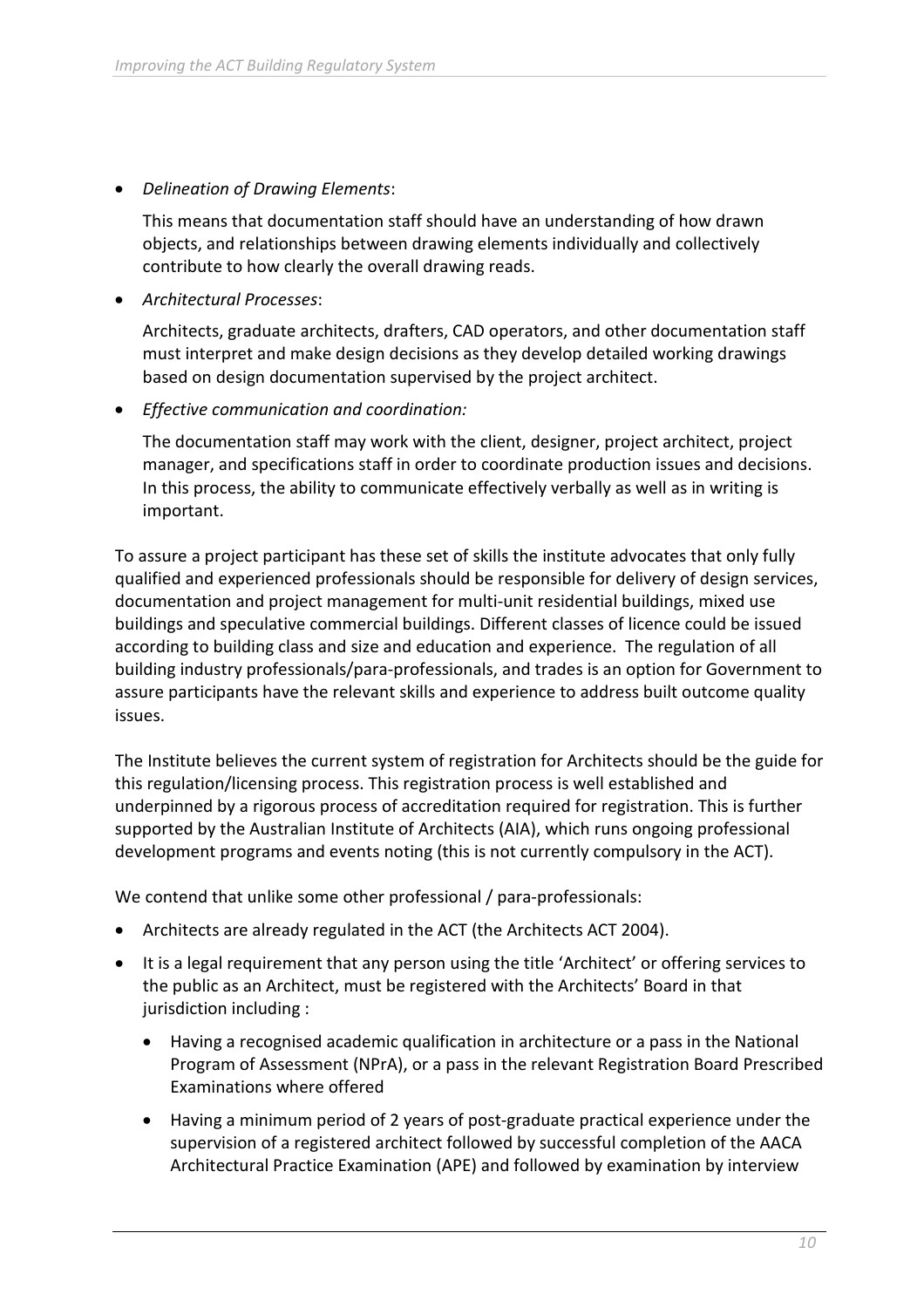• Applying for registration to the Architects' Board in the State or Territory in which registration is sought including an onerous process to achieve registration

Other means that may deliver Government better built outcome quality could be: qualification based selection of designers and builders; examination of fair trading practices in the building industry; and examination of balanced and insurable conditions of contract for use in the building industry.

# **9. FURTHER INFORMATION**

The Institute is grateful for the opportunity to present its views on improving the ACT building regulatory system.

If you would like further information on any aspect of this submission or on related matters, please contact the ACT Chapter Manager, Leanne Hardwicke on (02) 6121 2010 or email: [leanne.hardwicke@architecture.com.au](mailto:leanne.hardwicke@architecture.com.au)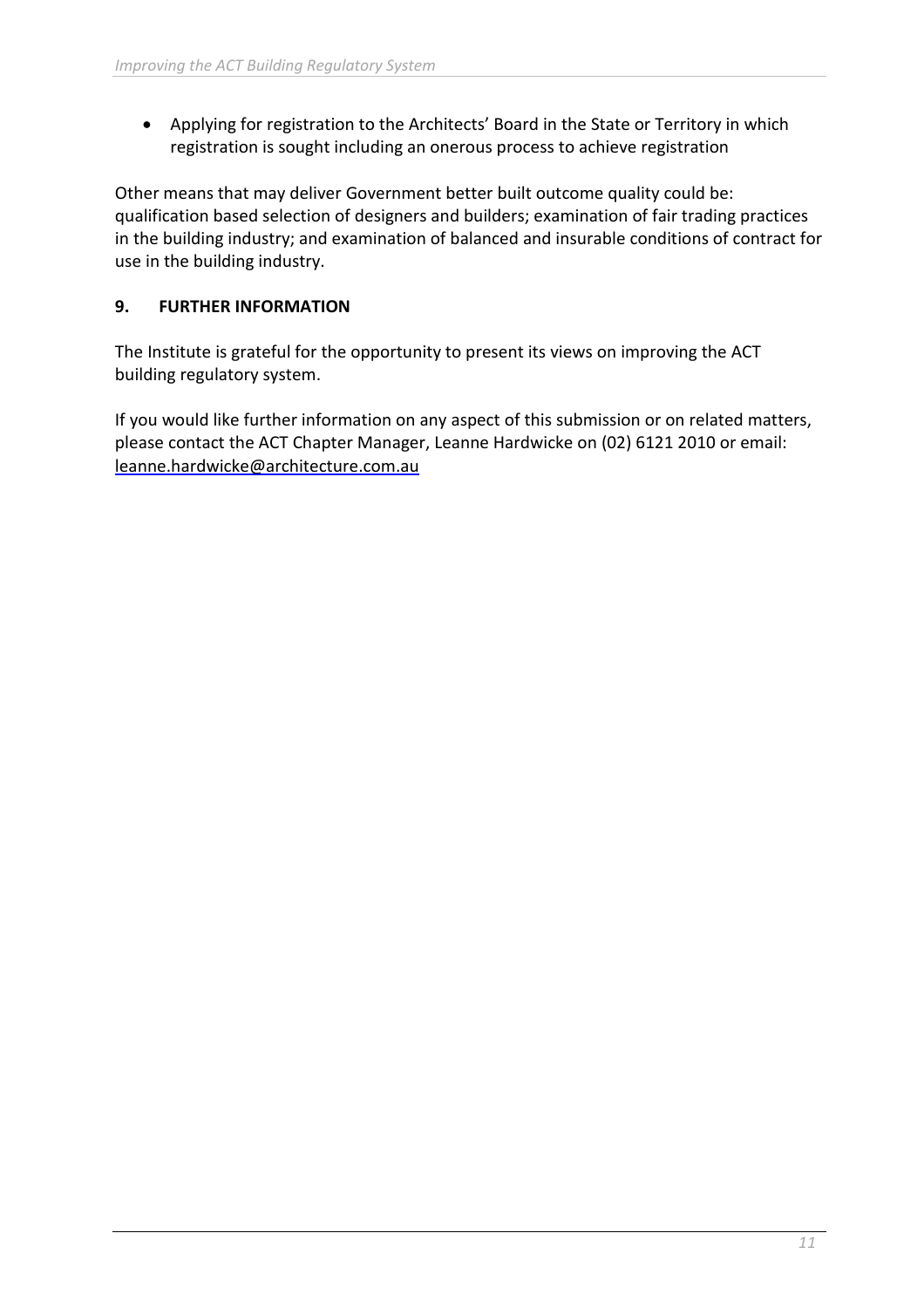### Attachment 1

### **Reservation of architectural function in Australia and other jurisdictions**

#### **AUSTRALIA**

Australia's relatively free market for building design services brings choice to consumers – and likely influences prices for design services – but also brings risk. Firstly, domestic and small business consumers may not be fully aware of the distinctions between architect and building designer, and may not take account of the experience and quality assurance that the architect registration process provides. Secondly, there is a risk that work undertaken by a building designer will lead to problems down the track – particularly for more complex buildings – as poor design features and limited functionality become apparent over time. This could include, for example, sub-optimal planning responses and construction detailing. Non architects can offer cheaper services as they do not need to amortise the costs of a 5 year education and 2 years minimum supervised experience; costs of registration, continuing professional development and Professional Indemnity insurance – ie the costs associated with being an independently accredited and recognised professional.

Australia is in a minority among comparable countries on not having any general legal reservation of architectural function (although it does reserve architectural title).

#### **NSW PLANNING REQUIREMENTS**

SEPP65 is a NSW planning policy that is a step towards reservation of architectural function and is generally regarded as yielding positive outcomes. SEPP65 has three main pillars: design guidelines for units, architect involvement, and the option of peer review through design panels.

In terms of advocacy, therefore, one starting point would be adoption of measures akin to SEPP65 on a national basis. However, SEPP65 seems anomalous internationally in applying specifically to apartment (BCA Class 2) buildings and not to other communal dwellings. For example, why would it not apply to aged care facilities, hotels/hostels or large scale townhouse developments, or for that matter to schools and hospitals?

It may be worth considering for Australia something like the Canadian Architect's Acts, which specify a matrix of classes and sizes of building reserved for architects. As one example, Australian legislation could specify a public building (BCA Class 9) that is more than two stories or 300 square metres should require the involvement of an architect, and so on for classes 2-8. The actual classes called up and the scale of building in each class reserved for architects would obviously require expert input and wide consultation.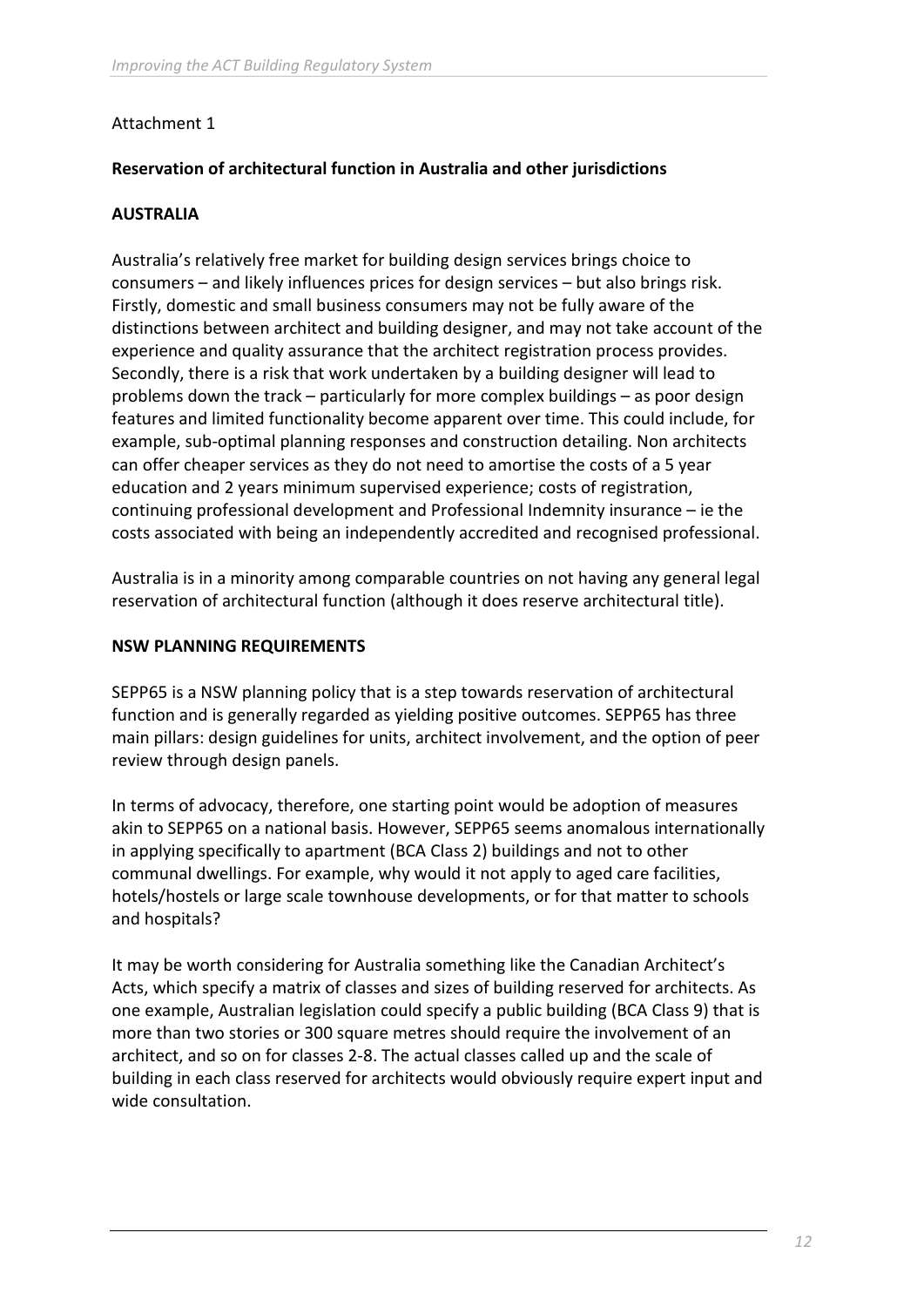#### **USA**

Reservation of architectural function is provided for at the state level. In California, for example, architects are required for all projects other than –

- single-family dwellings of wood frame construction not more than two stories and basement in height;
- multiple dwellings containing no more than four dwelling units of wood frame construction not more than two stories and basement in height;
- garages or other structures attached to buildings described above, of wood frame construction not more than two stories and basement in height; or
- agricultural and ranch buildings of wood frame construction, unless the building official having jurisdiction deems that an undue risk to the public health, safety, or welfare is involved.

### **CANADA**

Reservation of architectural function is provided for at the state level. For example, in British Colombia an architect must be engaged for any –

- commercial building greater than 470 square metres in floor area;
- residential building with 5 or more units;
- hotel with 11 or more guest rooms;
- school;
- public building exceeding 275 square metres or exceeding 235 square metres if more than one storey; or
- hospital or aged care facility with more than 12 beds.

#### **JAPAN**

In Japan, only a 1st-class Kenchikushi (the closest equivalent to an architect) can design and perform construction administration for a building greater than 13m in height or greater than 300 square metres in floor area (or any wooden building greater than 13m in height or 1000 square metres in floor area) or any building to be used as a school, a hospital, a theatre, a grandstand, or a public hall.

#### **ITALY**

In Italy, engaging an architect is mandatory for work on all designated buildings of heritage value (the mainstay of the local architectural sector), metal or concrete structures, or buildings situated in earthquake zones.